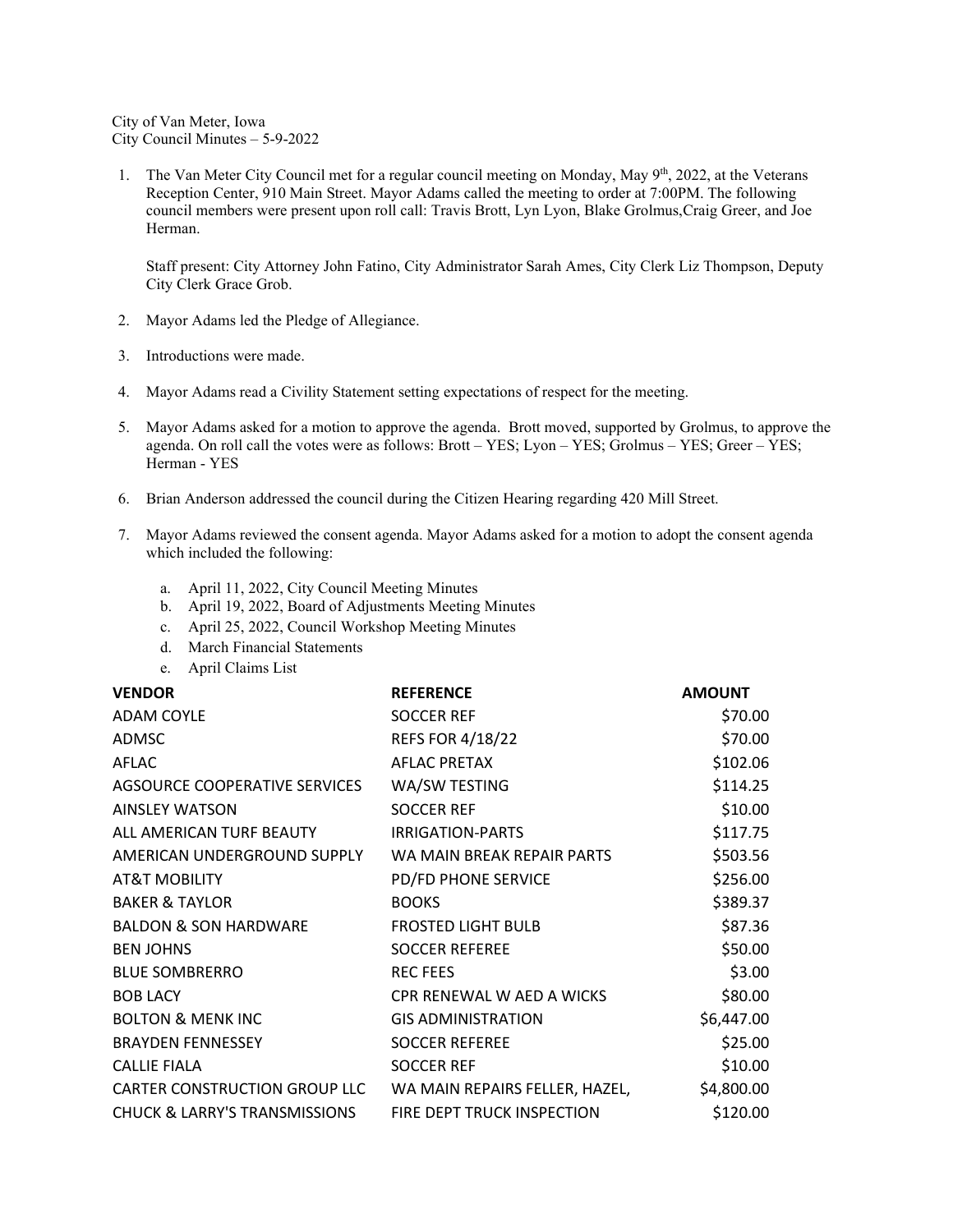| <b>COMPASS BUSINESS SOLUTIONS</b> | UT BILL ENVELOPES, #10 WINDOW       | \$4,394.94  |
|-----------------------------------|-------------------------------------|-------------|
| <b>CONFLUENCE</b>                 | 21350 VM FACADE IMPROVE PLAN        | \$3,282.80  |
| CULLIGAN                          | 5 GAL BOTTLE WATER DELIVERY         | \$64.71     |
| <b>DALLAS CO TREASURER</b>        | REMOVE LIEN RANDI & ANSTOETER       | \$10.00     |
| <b>DANE BERNHARDT</b>             | <b>SOCCER REF</b>                   | \$65.00     |
| <b>DELTA DENTAL</b>               | <b>EMPLOYEE DENTAL &amp; VISION</b> | \$497.48    |
| DEMOSPHERE INTERNATIONAL INC      | <b>WEBWRITER 2</b>                  | \$50.00     |
| <b>DES MOINES PRINTING</b>        | <b>INSPECTION REPORT 3 PLY</b>      | \$420.00    |
| <b>EARLHAM SAVINGS BANK</b>       | <b>EBANK EFT ACH FEES</b>           | \$25.00     |
| <b>EARLHAM SAVINGS BANK</b>       | <b>WIRE TRANSFER FEE</b>            | \$10.00     |
| <b>EASTBAY INC</b>                | <b>BASEBALL CAPS</b>                | \$2,860.00  |
| <b>EFTPS</b>                      | FED/FICA TAX                        | \$3,921.17  |
| <b>ELITE SPORTS</b>               | LITTLE LEAGUE 2022 UNIFORMS         | \$4,614.00  |
| <b>ELIZEBETH DIRKSEN</b>          | <b>SOCCER REFEREE</b>               | \$35.00     |
| <b>EVAN OLIVER</b>                | <b>SOCCER REFEREE</b>               | \$250.00    |
| <b>FABRICIO GONZALEZ</b>          | <b>SOCCER REFEREE</b>               | \$50.00     |
| FIRE SERVICE TRAINING BUREAU      | DOP FOR DARREN CAPPS                | \$100.00    |
| <b>GALLS LLC</b>                  | NYLON WEB BELT KEEPERS              | \$413.74    |
| <b>GCMOA</b>                      | <b>GCMOA ANNUAL DUES FY2023</b>     | \$25.00     |
| <b>HALLIE LEVI</b>                | <b>SOCCER REF</b>                   | \$150.00    |
| <b>HEARTLAND COOP</b>             | LP LEAK CHECK                       | \$169.80    |
| HEIMAN FIRE EQUIPMENT             | <b>INVOICE NOT PROVIDED</b>         | \$4,811.60  |
| <b>HENRY LOUNSBURY</b>            | <b>SOCCER REF</b>                   | \$50.00     |
| <b>IOWA ONE CALL</b>              | <b>EMAIL LOCATES</b>                | \$37.00     |
| <b>IOWA PRISON INDUSTRIES</b>     | ROAD GUIDE SIGN                     | \$260.40    |
| <b>IOWA SOCCER ASSOCIATION</b>    | <b>PLAYER FEES</b>                  | \$1,593.72  |
| <b>IPERS</b>                      | PROTECT IPERS                       | \$5,522.91  |
| IPI                               | <b>DATE CODE STICKER</b>            | \$27.00     |
| <b>J &amp; M DISPLAYS</b>         | <b>FIREWORKS FOR 2022 RRD</b>       | \$2,500.00  |
| <b>JAY OLSON</b>                  | REC PROGRAMMING SERVICES            | \$2,000.00  |
| <b>JENNA STRECK</b>               | <b>SOCCER REF</b>                   | \$240.00    |
| <b>JESTER INSURANCE SERVICE</b>   | <b>ANNUAL RENEWAL POLICY 2022</b>   | \$57,887.00 |
| <b>KADENCE WIGANT</b>             | <b>SOCCER REFEREE</b>               | \$240.00    |
| <b>KAEGAN WIGANT</b>              | <b>SOCCER REFEREE</b>               | \$95.00     |
| <b>KATE OLIVER</b>                | <b>SOCCER REFEREE</b>               | \$10.00     |
| <b>KATIE NICHOLS</b>              | <b>SOCCER REF</b>                   | \$345.00    |
| <b>KONICA MINOLTA</b>             | <b>MAINTENANCE AGREEMENT</b>        | \$30.08     |
| <b>LAURA KUNKEL</b>               | <b>CLEANING SERVICES</b>            | \$100.00    |
| <b>LAURA STRECK</b>               | <b>SOCCER REF</b>                   | \$80.00     |
| <b>LAUREN JOHNS</b>               | <b>SOCCER REFEREE</b>               | \$40.00     |
| LEVI LUKAN                        | <b>SOCCER REF</b>                   | \$10.00     |
| <b>LIZZY MCCANN</b>               | <b>SOCCER REFEREE</b>               | \$40.00     |
| <b>LOGAN SCHAFFER</b>             | <b>SOCCER REFEREE</b>               | \$40.00     |
| LONDON WARMUTH                    | <b>SOCCER REFEREE</b>               | \$35.00     |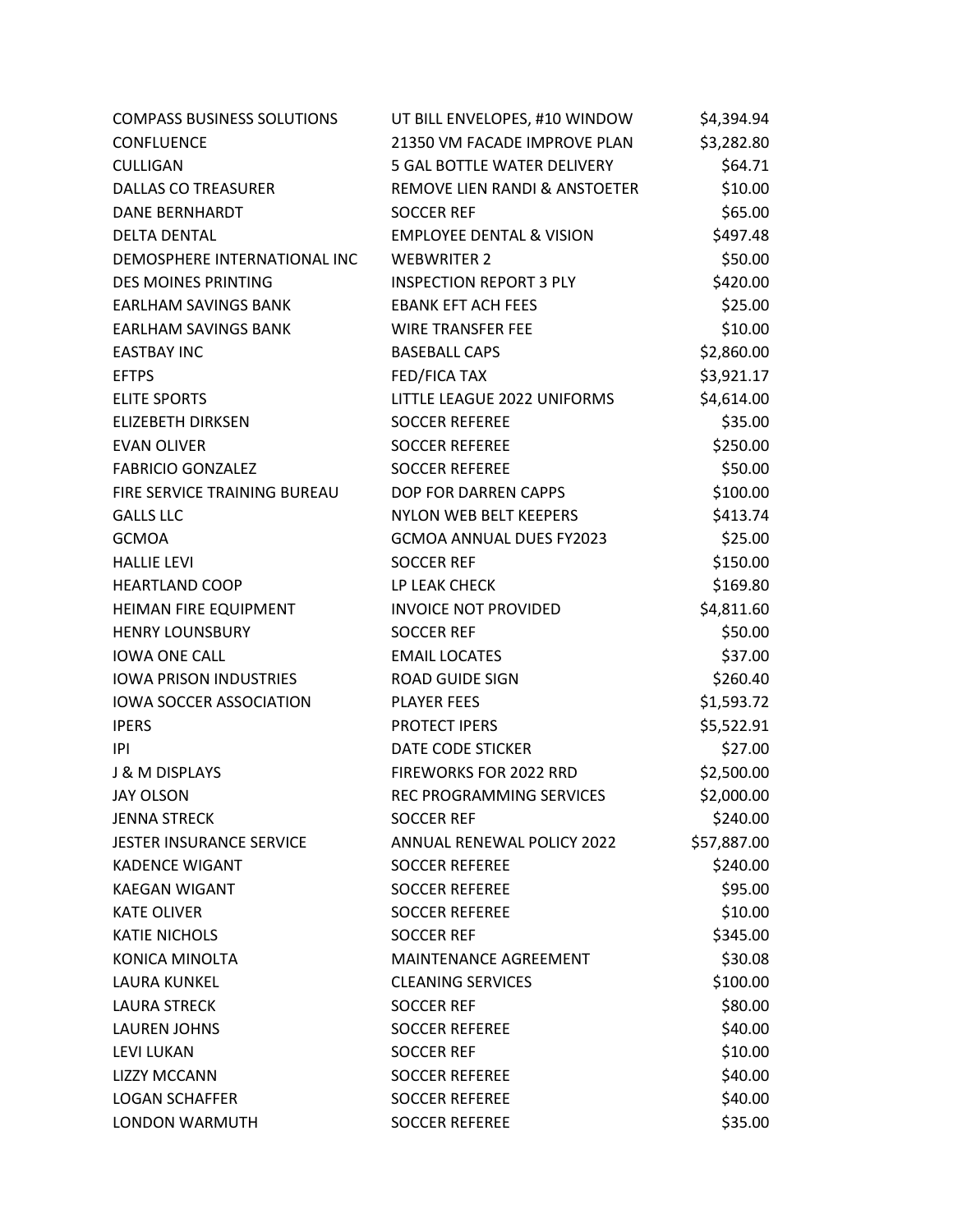| LOWE'S                          | REC FIELD TOILET REPAIRS              | \$55.06      |
|---------------------------------|---------------------------------------|--------------|
| LUKAS HETLAND                   | <b>SOCCER REFEREE</b>                 | \$110.00     |
| <b>MARAH LEVI</b>               | <b>SOCCER REFEREE</b>                 | \$40.00      |
| <b>MATHESON TRI GAS INC</b>     | <b>OXYGEN</b>                         | \$107.20     |
| <b>MEDIACOM</b>                 | <b>INTERNET SERVICES</b>              | \$296.90     |
| <b>MENARDS</b>                  | REC COMPLEX SUPPLIES & REPAIRS        | \$959.93     |
| MILES CHESNEY                   | <b>SOCCER REFEREE</b>                 | \$40.00      |
| MID-IOWA PLANNING ALLIANCE      | FY23 DUES, FY22 4TH Q DUES            | \$278.00     |
| MMIT BUSINESS SOLUTIONS GROUP   | <b>COPIER CONTRACT</b>                | \$399.73     |
| <b>NIC WIGANT</b>               | <b>SOCCER REF</b>                     | \$190.00     |
| OFFICE DEPOT                    | CITY HALL OFFICE SUPPLIES             | \$182.14     |
| <b>QUITON HALL</b>              | <b>SOCCER REFEREE</b>                 | \$75.00      |
| <b>REGAN BERNHARDT</b>          | <b>SOCCER REF</b>                     | \$50.00      |
| SAFE BUILDING LLC               | <b>BLDG INSPECT SERVICES</b>          | \$5,773.57   |
| SAFE LIFE DEFENSE               | DEFENSE TACTICAL ENHANCED VEST        | \$609.61     |
| <b>SAM'S CLUB MC/SYNCB</b>      | PUB WORKS CLOTHING ALLOWANCE          | \$85.91      |
| <b>SARAH AMES</b>               | MILEAGE                               | \$46.80      |
| SECRETARY OF STATE              | NOTARY - GROB, AMES                   | \$60.00      |
| <b>SHAE BERNHARDT</b>           | <b>SOCCER REF</b>                     | \$70.00      |
| SPEEDTECH LIGHTS INC            | FIRE DEPT TRUCK LIGHTS                | \$437.71     |
| <b>STIVERS FORD</b>             | PD & FD REPAIRS                       | \$678.66     |
| SUNSET LAW ENFORCEMENT          | PD AMMO                               | \$621.20     |
| SYNCB/AMAZON                    | LIB AMAZON & PARKS AMAZON             | \$1,642.18   |
| <b>TATE DOGGETT</b>             | <b>SOCCER REFEREE</b>                 | \$120.00     |
| <b>TESSA SCHAFFER</b>           | <b>SOCCER REF</b>                     | \$145.00     |
| THE HARTFORD                    | <b>EMPLOYEE LIFE &amp; DISABILITY</b> | \$223.88     |
| TREAS - ST OF IA SALES TX       | Q1 2022 SALES TAX                     | \$322.57     |
| TREAS - ST OF IA SALES TX       | Q1 2022 WET                           | \$1,231.08   |
| TREAS - STATE OF IOWA W/H       | <b>STATE TAXES</b>                    | \$1,445.00   |
| <b>TREVOR COYLE</b>             | <b>SOCCER REF</b>                     | \$20.00      |
| <b>TYSON SCHOENLEBER</b>        | <b>SOCCER REF</b>                     | \$10.00      |
| <b>UMB BANK NA</b>              | <b>BOND PAYMENTS</b>                  | \$530,668.75 |
| UMB BANK NA                     | <b>BOND PAYMENTS</b>                  | \$208.33     |
| <b>US POSTMASTER</b>            | MAY UT BILLS/NEWSLETTER               | \$194.08     |
| VAN GINKEL ATHLETIC MFG         | <b>LITTLE LEAGUE BALLS</b>            | \$2,857.00   |
| <b>VEENSTRA &amp; KIMM INC</b>  | <b>GRAND ESTATES TOWNHOMES</b>        | \$14,662.18  |
| <b>WASTE CONNECTIONS</b>        | <b>GARBAGE CONTRACT</b>               | \$8,464.50   |
| WASTE SOLUTIONS OF IA           | <b>KYBOS - PARKS</b>                  | \$792.00     |
| <b>WELLMARK</b>                 | <b>EMPLOYEE HEALTH</b>                | \$7,662.80   |
| <b>WEX BANK</b>                 | POL DEPT GAS & MERCH                  | \$1,598.78   |
| <b>WEX BANK</b>                 | POL DEPT GAS                          | \$1,204.52   |
| <b>WHITFIELD &amp; EDDY PLC</b> | VM LAND CO LLC PUB SAFETY BLDG        | \$52,499.86  |
| <b>WHITFIELD &amp; EDDY PLC</b> | VM LAND CO LLC PUB SAFETY BLDG        | \$16,370.50  |
| <b>WHKS</b>                     | EAST ST UNDERPASS DESIGN & BID        | \$6,718.94   |